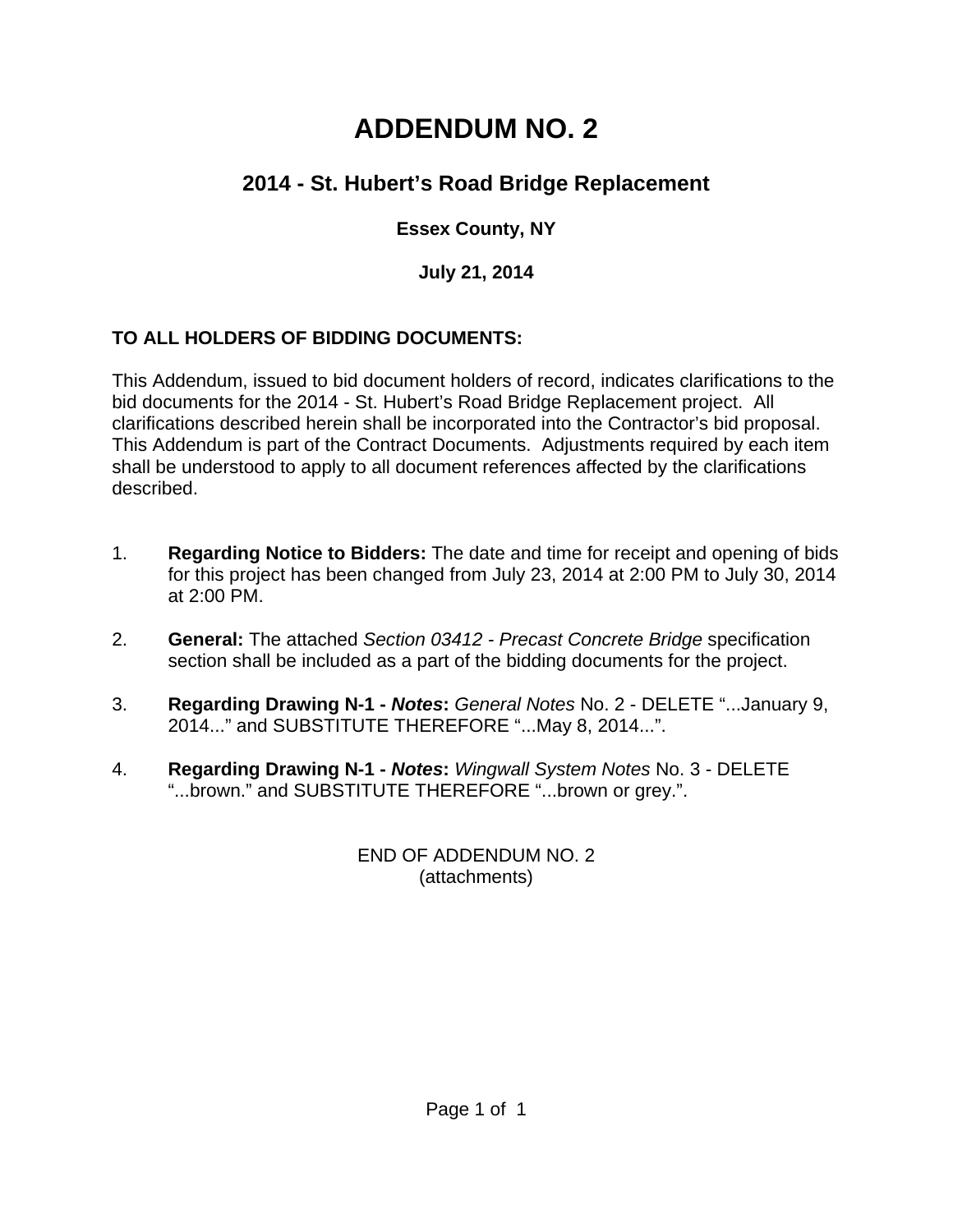## **ESSEX COUNTY DEPARTMENT OF PUBLIC WORKS ST. HUBERTS ROAD BRIDGE OVER BEEDE BROOK BRIDGE REPLACEMENT**

#### SECTION 03412 - PRECAST CONCRETE BRIDGE

#### PART 1 - GENERAL

#### 1.1 DESCRIPTION

- A. The work shall consist of all labor and materials required for the design, fabrication and delivery of a pre-engineered precast concrete bridge structure with the span, rise and skew angle shown on the Drawings.
- B. The precast concrete bridge indicated on the Drawings as a basis for design for the project is a patented Hy-Span three-sided bridge structure, as manufactured by The Fort Miller Company, Inc.. Equivalent structures produced by other manufacturers may be furnished, subject to review and acceptance by the Engineer and Owner.

#### 1.2 CODES AND STANDARDS

- A. The precast concrete bridge shall be designed and fabricated in accordance with the requirements of the New York State Standard Specifications - Construction and Materials, 2008, as amended to the May 8, 2014 letting (NYSDOT Standard Spec.) and the NYSDOT Prestressed Concrete Construction Manual (PCCM), as modified by provisions included in this Specification Section.
	- 1. Comply with the requirements of NYSDOT Standard Spec. Section 562 Reinforced Concrete Three-Sided Structures, including all cross-references to other NYSDOT Standard spec. sections and the PCCM.
- B. Comply with the provisions of the referenced codes and standards except where more stringent requirements are shown on the Drawings or specified herein.

#### 1.3 FABRICATOR QUALIFICATIONS

- A. The precast concrete bridge fabricator shall be a Precast Concrete Association certified facility with ACI grade level I certified technicians.
- B. The precast concrete bridge fabricator shall be currently approved by the NYSDOT for the fabrication of reinforced concrete three-sided structures of the type indicated on the Drawings.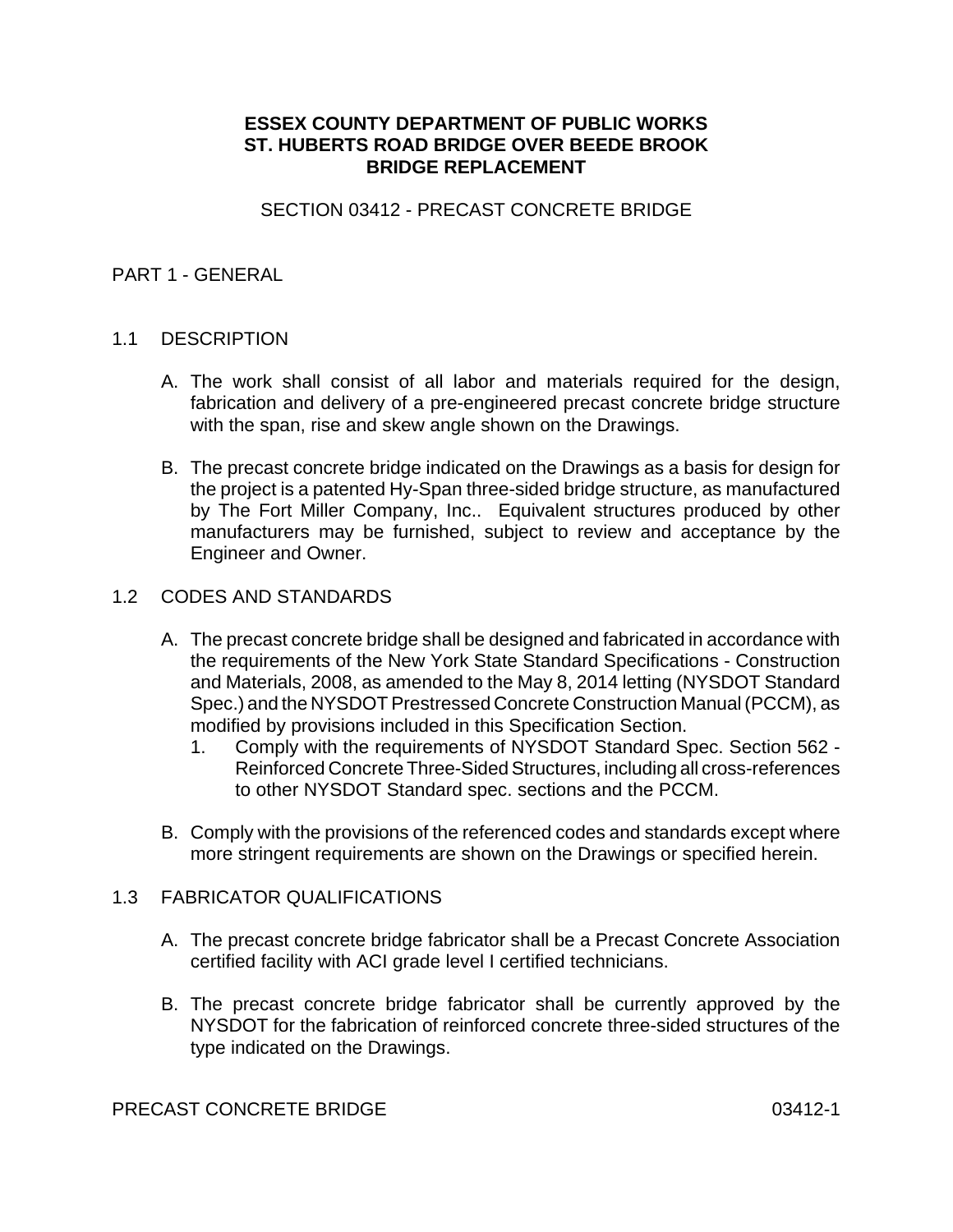C. The precast concrete bridge fabricator shall have at least five (5) years of continuous experience in the manufacture of similar structures to the precast concrete bridge indicated on the Drawings.

# 1.4 SUBMITTALS

- A. General: Submit five (5) copies each of the following information for review by the Engineer and Owner.
- B. Fabricator's certification that the materials and fabrication of the precast concrete bridge comply with all applicable requirements of the NYSDOT Standard Spec., the project Drawings and this specification section.
- C. Engineering calculations for precast concrete bridge design, including a load rating analysis using the LRFD method, stamped and signed by a professional engineer licensed to practice in New York State.
- D. Shop drawings, stamped and signed by a professional engineer licensed to practice in New York State, indicating layout plan, joint details, reinforcing details, and similar items.
- E. Fabricator's instructions and installation guides for installation of the precast concrete bridge system.
- F. Testing results from material tests and reports from quality control inspections performed during production of precast concrete bridge units.

## 1.5 BASIS OF ACCEPTANCE

A. Acceptance of the precast concrete bridge shall be determined based on the results of the concrete compressive strength testing, conformance of the materials used in production of the bridge units to the requirements of this specification, and inspection of the precast concrete bridge by the Owner and/or Engineer.

## 1.6 QUALITY CONTROL AND QUALITY ASSURANCE

- A. Quality Control: Retain a material testing laboratory acceptable to the Engineer and Owner to conduct material testing in accordance with specified requirements.
	- 1. The precast concrete bridge supplier's in-house material testing laboratory may be acceptable to the Engineer and Owner if the laboratory is currently certified by the New York State Department of Transportation for material testing for precast concrete bridge and culvert members.
- B. Quality Assurance: The Owner or Engineer shall provide Quality Assurance

## PRECAST CONCRETE BRIDGE 03412-2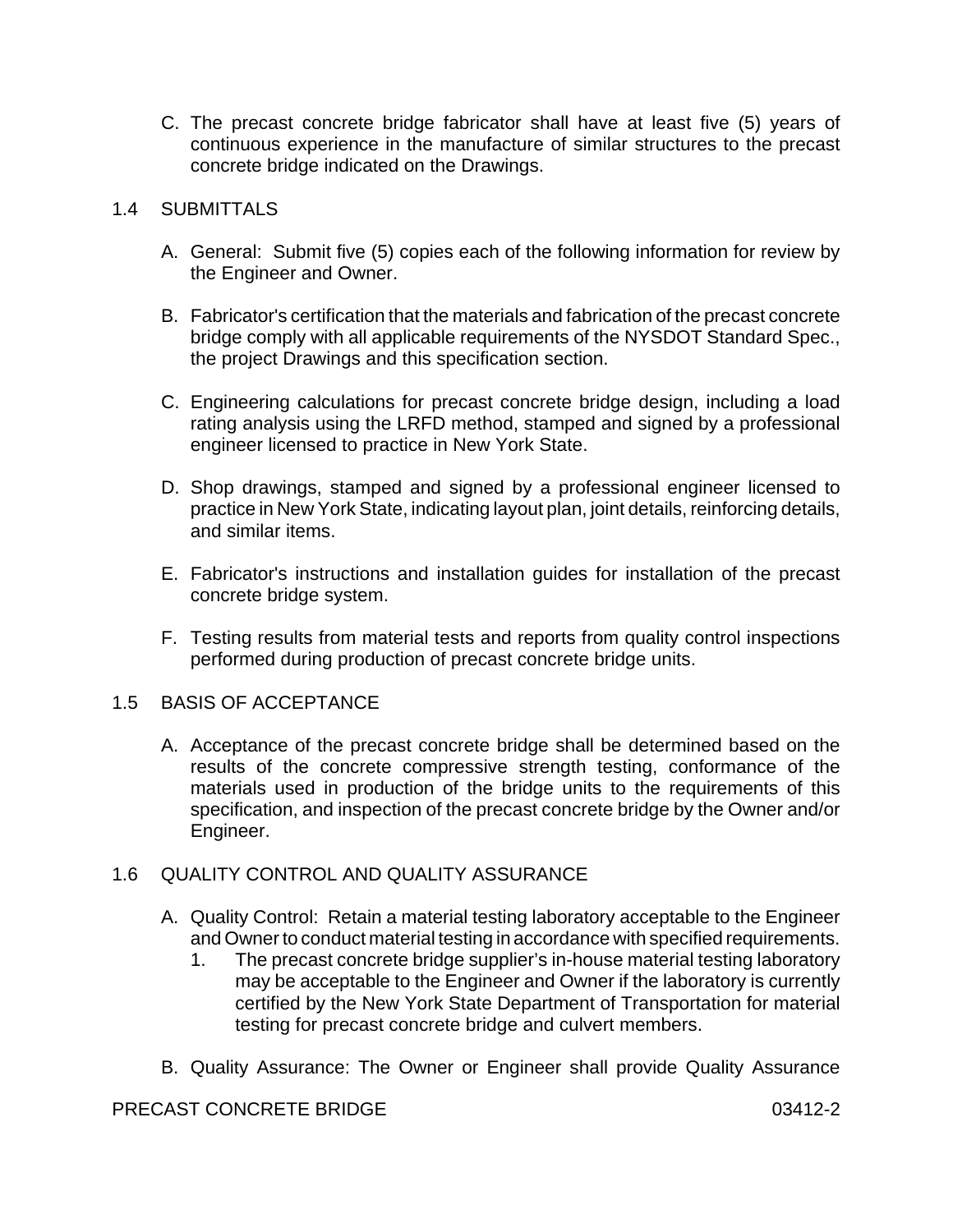review of the fabrication of the precast concrete bridge units.

C. The fabricator shall provide a field representative to witness the installation of the precast concrete bridge. The fabricator shall provide a letter stating the compliance of the installation with the fabricator's requirements and noting any deviations from such requirements.

# 1.7 PATENTED PRECAST CONCRETE BRIDGE SYSTEMS

A. The contractor shall include in his bid all costs for royalties for the use of a patented precast concrete bridge system.

## 1.8 DELIVERY

- A. The rental costs for all lifting devices for the precast concrete bridge units shall be paid by the contractor.
- PART 2 PRODUCTS
- 2.1 MATERIALS
	- A. All materials used in the manufacture of the precast concrete bridge system shall comply with the requirements of the specified NYSDOT Standard Spec. sections and the PCCM.
	- B. Reinforcing steel for the precast concrete bridge system shall be either epoxy coated reinforcing, or uncoated bar reinforcement with corrosion inhibitor added to the concrete mix, at the discretion of the bridge system fabricator.
	- C. Butyl rubber joint wrap at the precast unit wall joints and closed-cell foam grout stops at all bridge system joints shall be provided by the precast concrete bridge system fabricator.
	- D. All temporary steel angles, coil rods, alignment hardware and other alignment devices required for the field installation of the bridge system shall be provided by the fabricator.
		- 1. Steel shims and grout shall be provided by Others.

## PART 3 - EXECUTION

## 3.1 DESIGN

A. The precast concrete bridge design shall comply with the requirements of the referenced NYSDOT Standard Spec. sections, the PCCM, and requirements

#### PRECAST CONCRETE BRIDGE 03412-3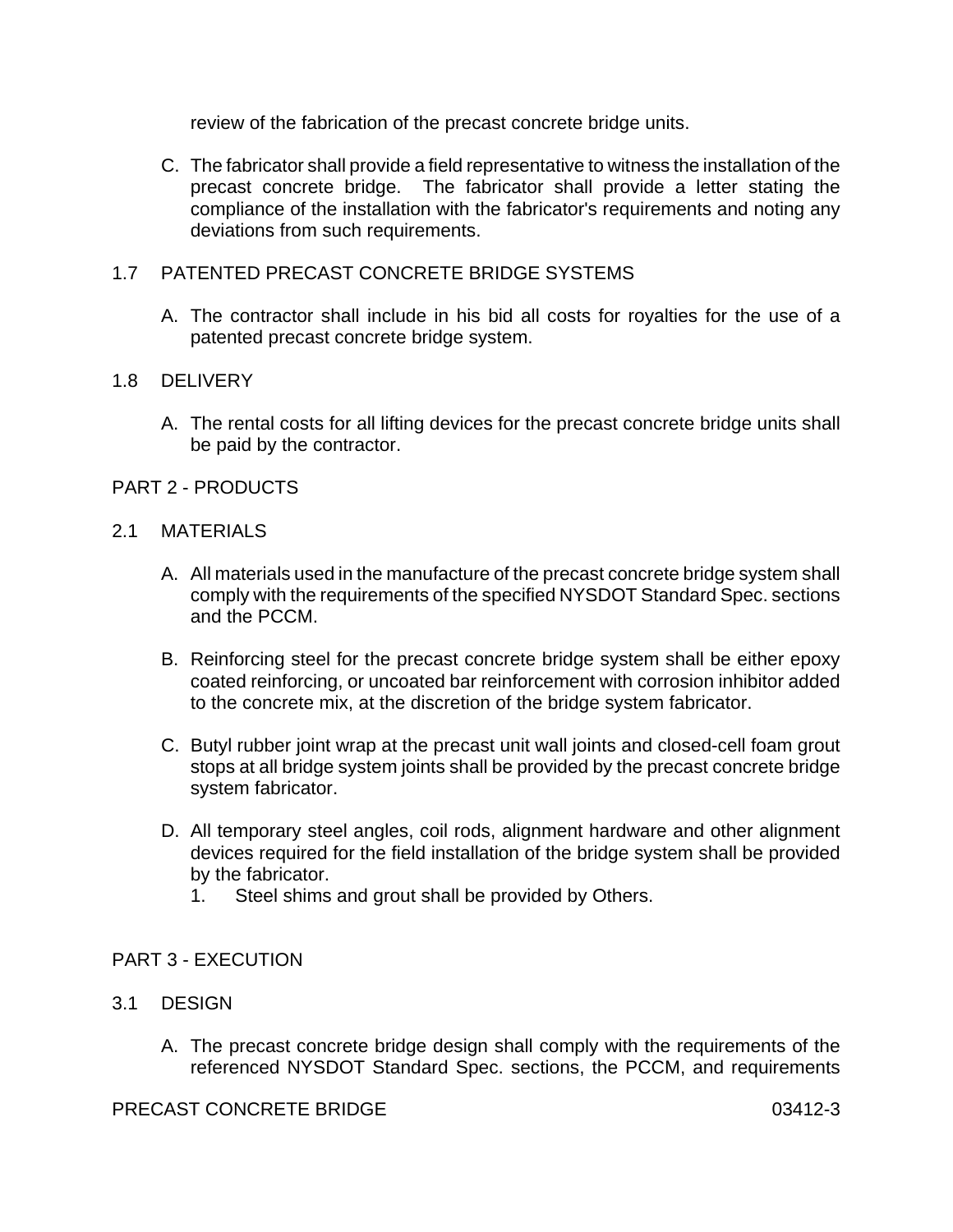contained herein.

- B. The precast concrete bridge shall be designed by a professional engineer licensed to practice in New York State.
- C. The design shall include an allowance of 40 PSF additional dead load for future roadway pavement above the structure.

#### 3.2 FABRICATION OF PRECAST UNITS

A. The precast concrete bridge system shall be fabricated in accordance with the requirements of the referenced NYSDOT Standard Spec. sections, the PCCM, and requirements contained herein.

#### 3.3 JOINTS

- A. All precast concrete bridge sections shall be fabricated with formed keyways at the abutting surfaces of bridge sections which shall be filled in the field with nonshrink grout.
- B. The joint keyway configurations shall be as shown on the Drawings.
- C. The abutting surfaces of bridge sections shall be manufactured such that when the sections are set in final position, they will make a continuous line with a smooth interior surface free of appreciable irregularities and in conformance with the tolerances indicated in this specification.

## 3.4 FABRICATION TOLERANCES

- A. The following fabrication tolerances shall apply to the precast concrete bridge section dimensions indicated on the shop drawings:
	- 1. Internal dimensions Max. variation of  $\pm 1/2$ " in span and  $\pm 1/2$ " in rise. Haunch dimensions max. variation of  $\pm 1/2$ ".
	- 2. Top slab and wall thicknesses Max. variation of -1/2".
	- 3. Laying lengths of opposite surfaces Max. variation of  $\pm 3/4$ ".
	- 4. Length of section Max. variation of  $\pm 1/2$ ".
- B. All adjoining surfaces of the precast bridge sections shall be perpendicular to each other or shall conform to the specified skew angle ±1 degree, as applicable.

#### 3.5 QUALITY CONTROL DURING FABRICATION

A. The fabricator shall employ a testing laboratory acceptable to the Engineer and Owner to perform tests at the fabricator's plant and to submit test reports unless the supplier's in-house testing laboratory is currently certified by the New York

#### PRECAST CONCRETE BRIDGE 03412-4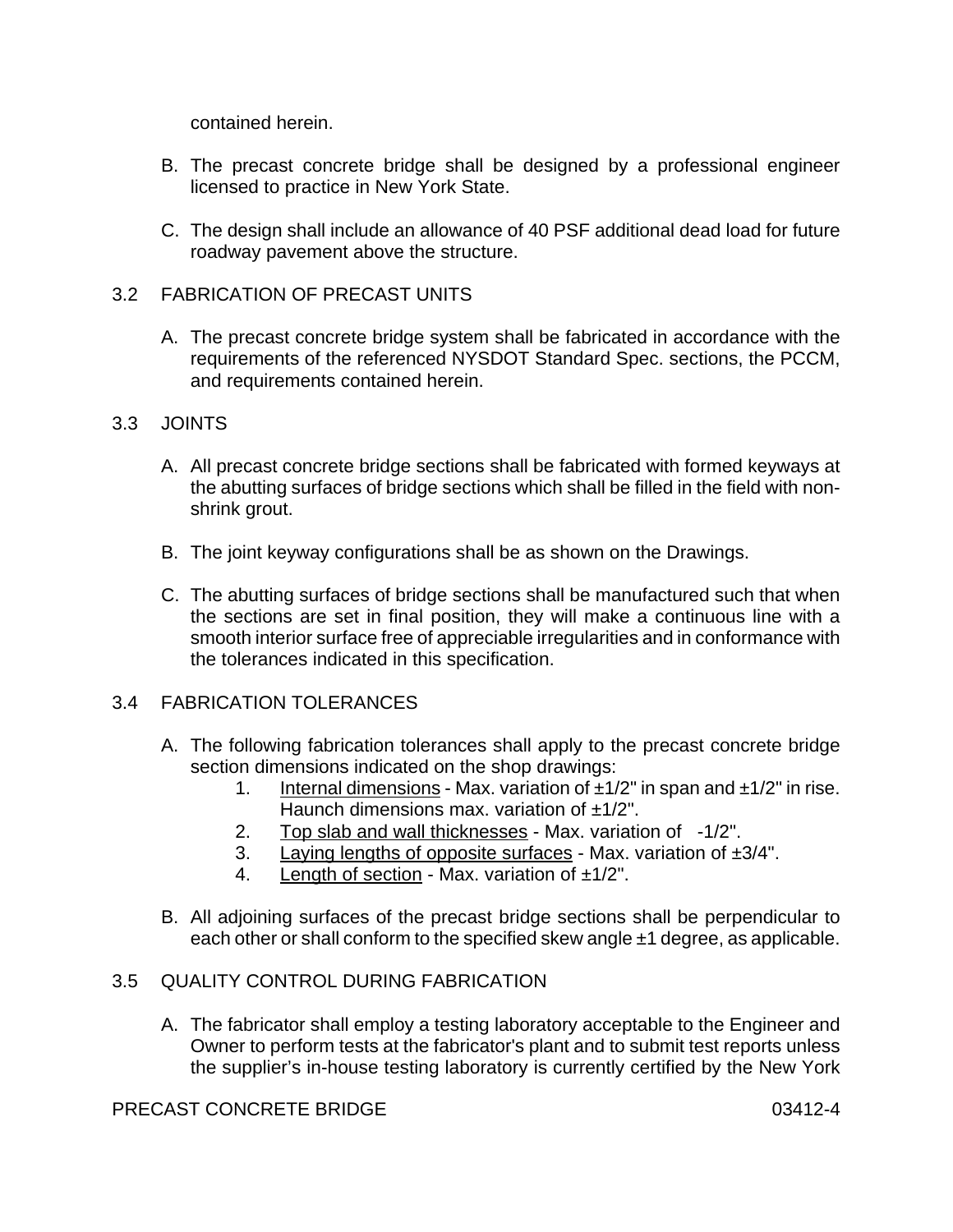State Department of Transportation for material testing for precast concrete bridge and culvert members.

- B. Sampling, inspection and testing for quality control during placement of reinforcing steel and concrete shall comply with the requirements of the referenced NYSDOT Standard Spec. sections, the PCCM, and requirements contained herein.
- C. Test results will be reported in writing to the Engineer and Owner within 48 hours after tests. Reports of compressive strength tests shall contain the project identification name and number, date of concrete placement, name of concrete testing service, concrete type and class, location of concrete batch in structure, design compressive strength at 28 days, concrete mix proportions and materials; compressive breaking strength and type of break for both 7-day tests and 28-day tests.
- D. Additional Tests: The testing service will make additional tests of in-place concrete when test results indicate specified concrete strengths and other characteristics have not been attained in the structure, as directed by the Engineer or Owner. The testing service may conduct tests to determine adequacy of concrete by cored cylinders complying with ASTM C42, or by other methods as directed. Supplier shall pay all cost for such additional testing when required due to unacceptable concrete compressive strength tests.

## 3.6 MARKING

- A. The following information shall be clearly marked on the interior of each bridge section by indentation, waterproof paint, or other approved means.
	- 1. Design span and rise
	- 2. Date of manufacture and lot number (if applicable)
	- 3. Name and trademark of fabricator

## 3.7 FINISHES

- A. All concrete surfaces at the precast concrete stemwalls and top surface of the bridge deck shall be steel form finished.
- B. The bottom surface of the precast concrete bridge deck shall be broom finished.
- C. All sections shall be assembled and handled in accordance with the precast bridge fabricator's instructions and shop drawings.
- 3.8 SEALING
	- A. Sealer shall be applied to all precast concrete unit surfaces by the fabricator prior